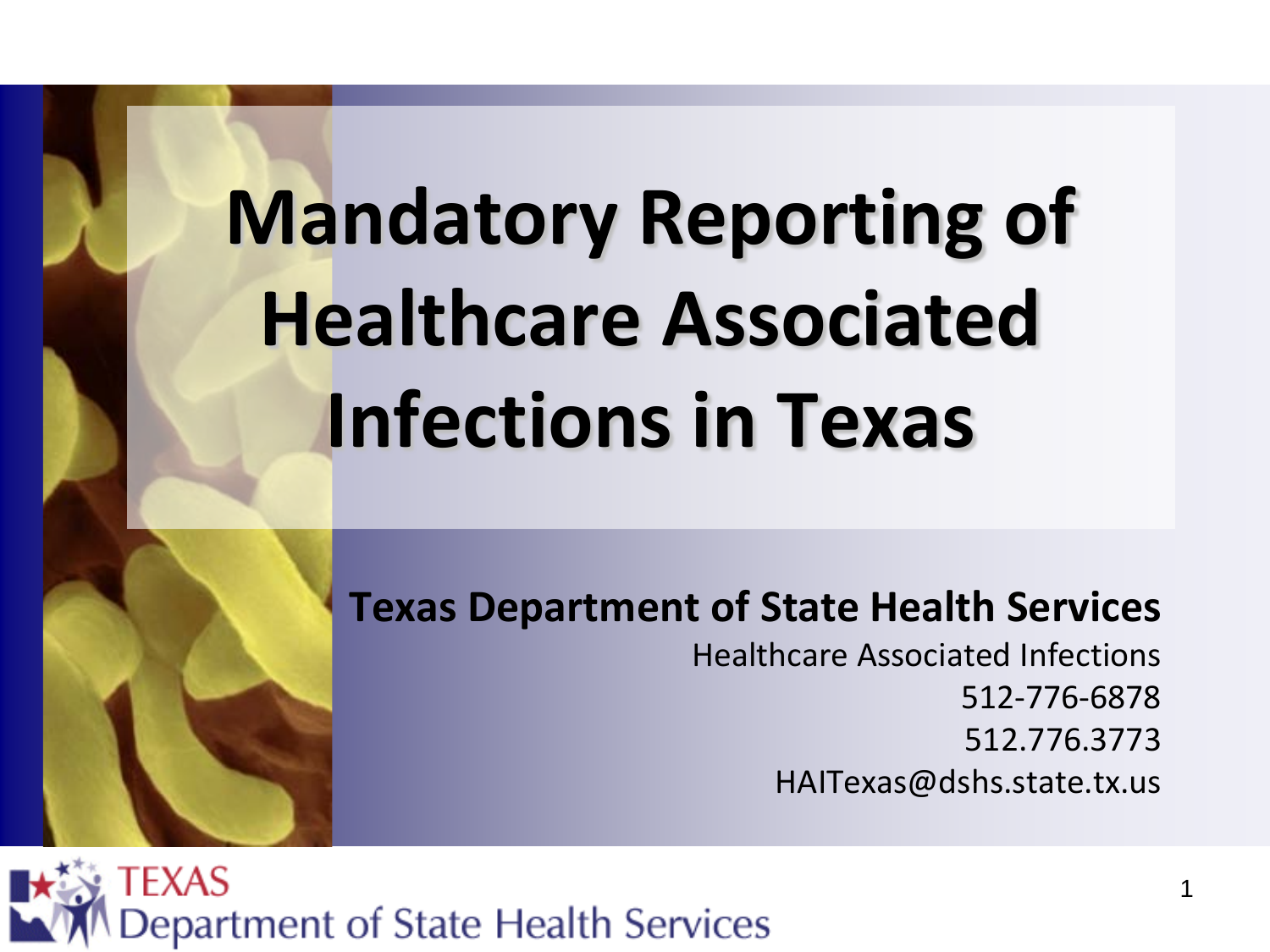

#### **Presentation Overview**

# 1. HAI Legislation 2. Reporting Requirements 3. Reporting Timeline 4. Preparation for Reporting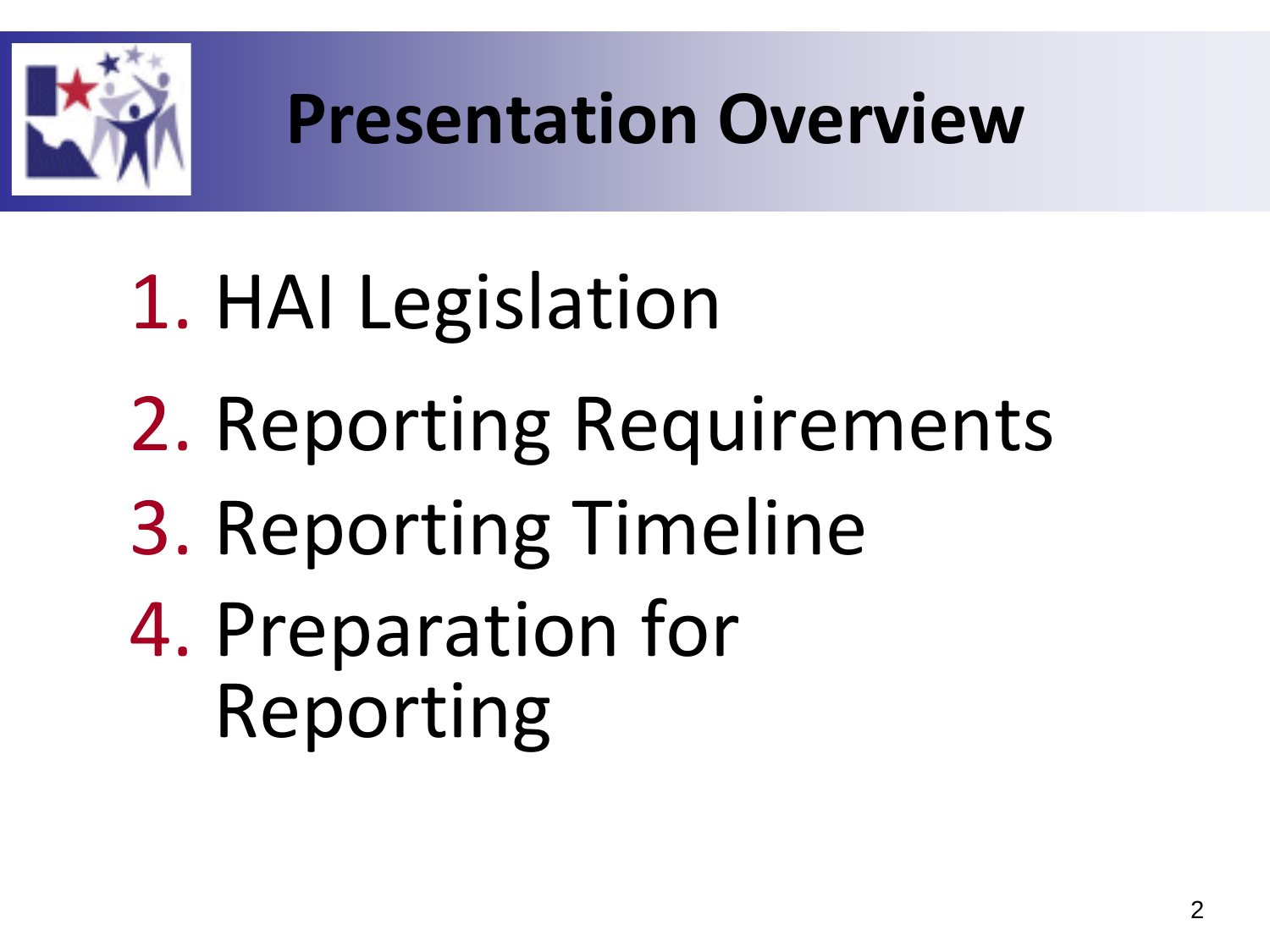

## **What are Health care Associated Infections?**

**Exaludized or systemic condition resulting from** an adverse reaction to the presence of infectious agent(s) and/or toxin(s) to which a patient is exposed in the course of the delivery of health care.

- **CLABSI:** Central Line Associated Bloodstream Infections
- **SSI:** Surgical Site Infections

See [www.CDC.gov/nhsn](http://www.cdc.gov/nhsn) for surveillance definitions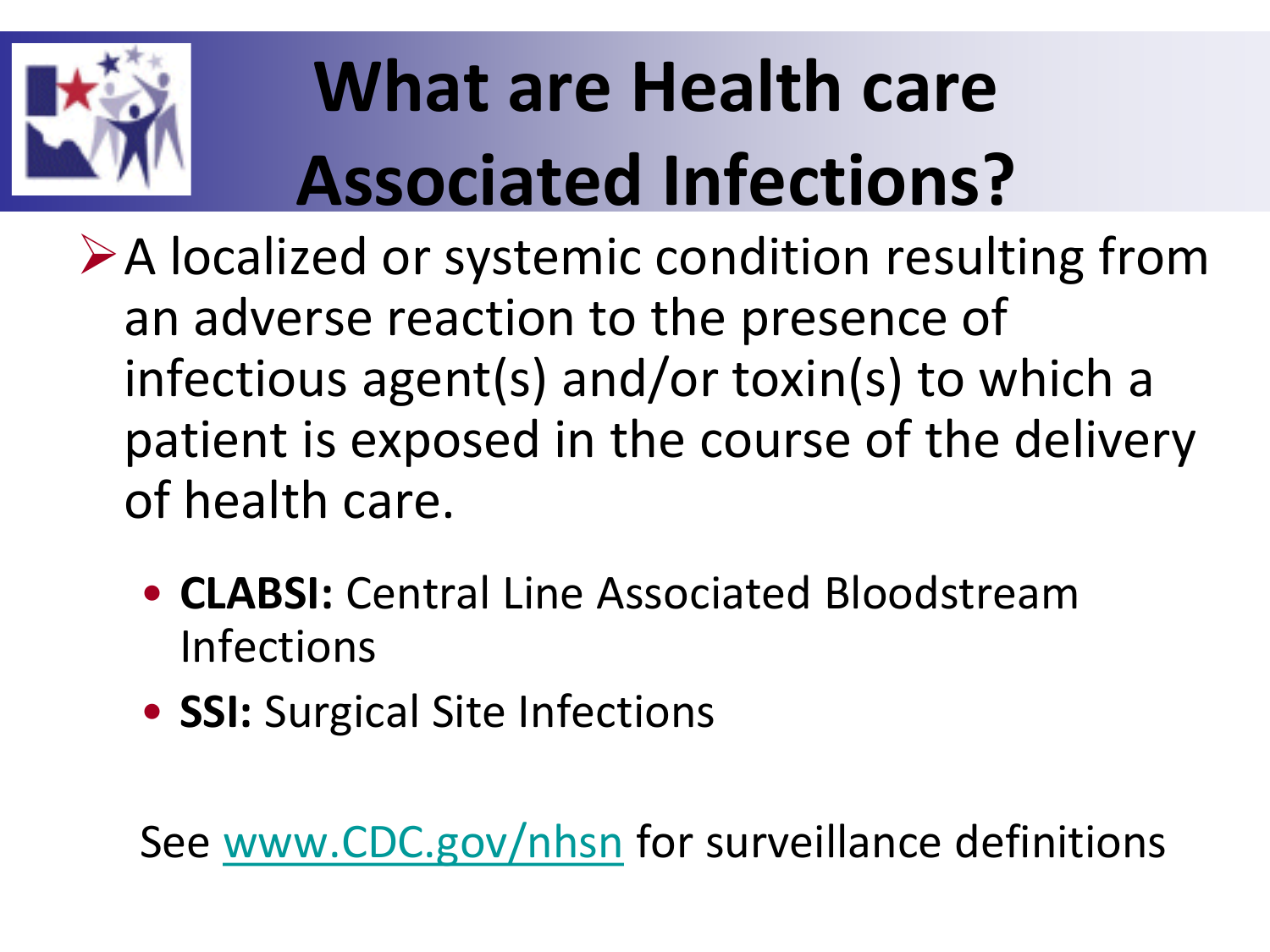

## **Legislation Background**

**≻79th legislative Session (2005) passed study bill** 

- Advisory Panel, White Paper
- ▶ 80<sup>th</sup> legislative Session (2007) passed SB 288
	- Reporting provisions
- ▶ 81<sup>st</sup> legislative Session (2009) passed SB 203: Amended SB 288 (Chapter 98)
	- Added two members to AP
	- 28 PAE

#### **82nd Legislative Session (2011)**

• **To allow for use of NHSN**

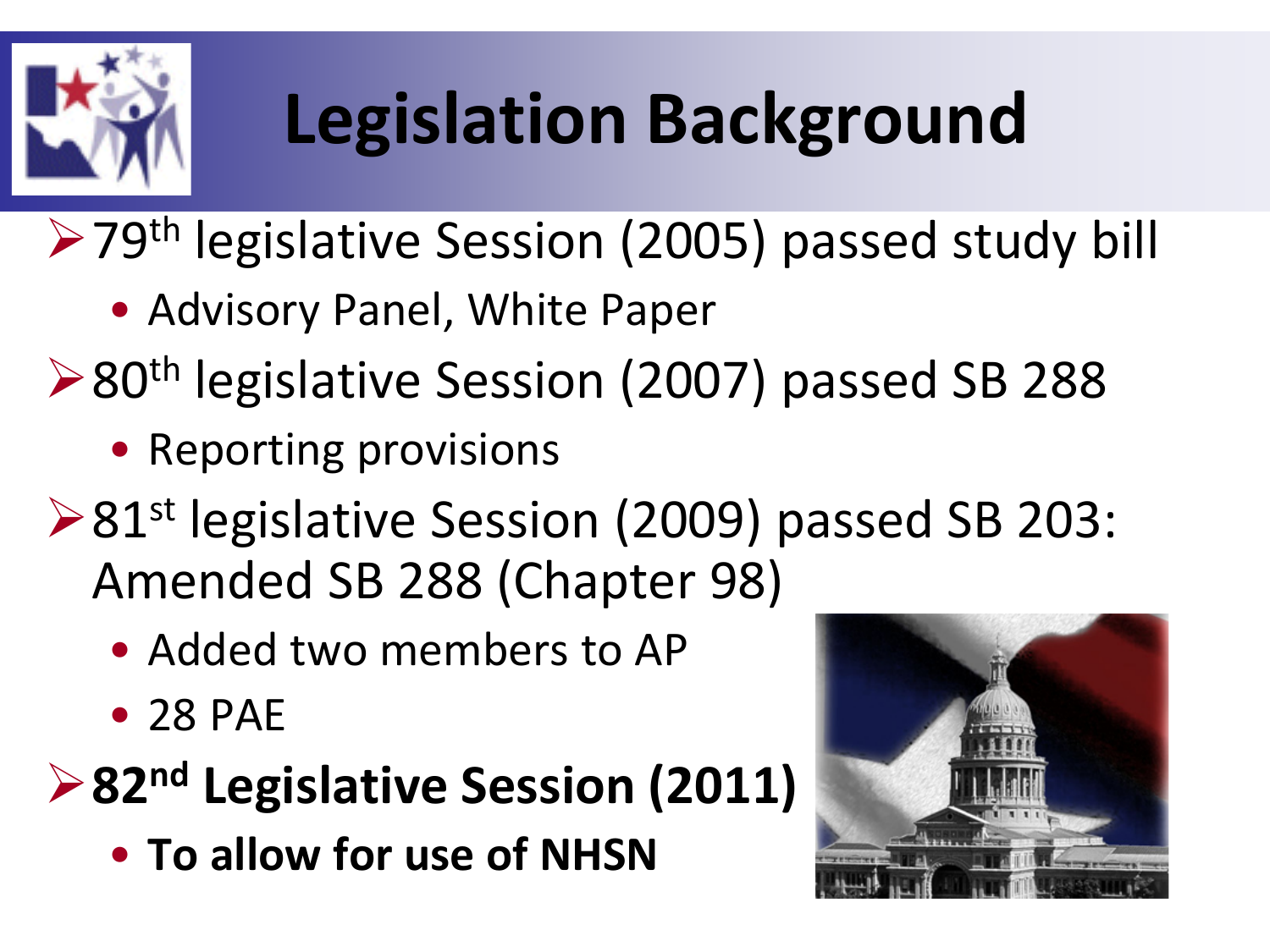

#### **Chapter 98 Requirements**

- $\triangleright$  Establish 18-member Advisory Panel
- Establish Healthcare-Associated Infections (HAI) reporting system
- $\triangleright$  Compile and make available to the public a data summary, by health care facility, at least annually
- $\triangleright$  Allow health care facilities to submit concise written comments
- $\triangleright$  Provide education and training
- $\triangleright$  Ensure confidentiality & legal protections
- $\triangleright$  Verify the accuracy and completeness of the data reported
- $\triangleright$  Receiving reports from the public
- $\triangleright$  Enforcement  $\overline{5}$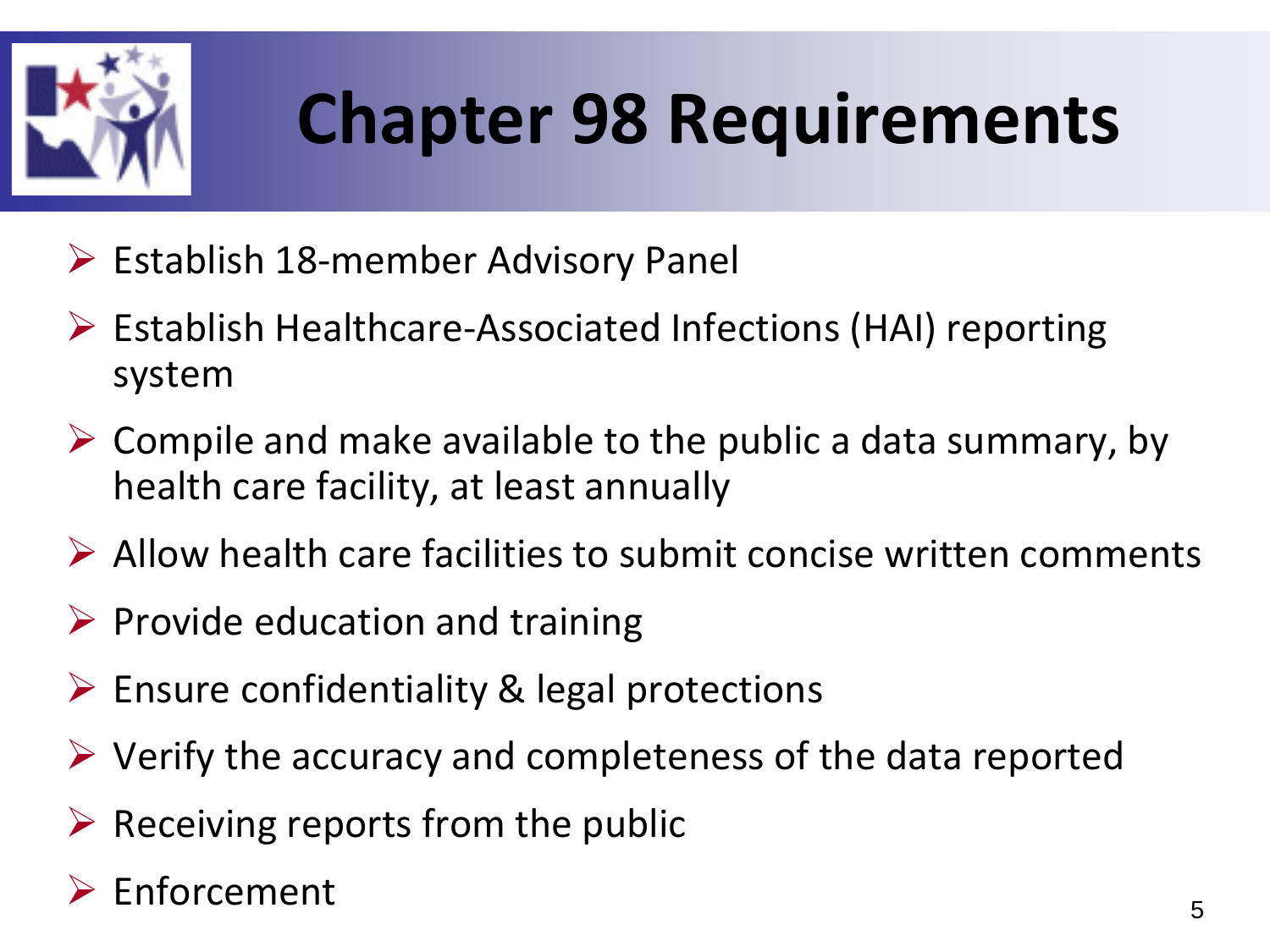

### **Reporting Requirements**

#### **≻Who is required to report?**

- State-Operated/Maintained hospitals that provide surgical or obstetrical services
- Ambulatory Surgical Centers o Licensed under Chapter 243
- General Hospitals
	- o Licensed under Chapter 241
	- o **INCLUDES SOME LTACs and CAHs with ICU/CCU/NICU**

#### DOES NOT INCLUDE COMPREHENSIVE MEDICAL REHABILITATION HOSPTIAL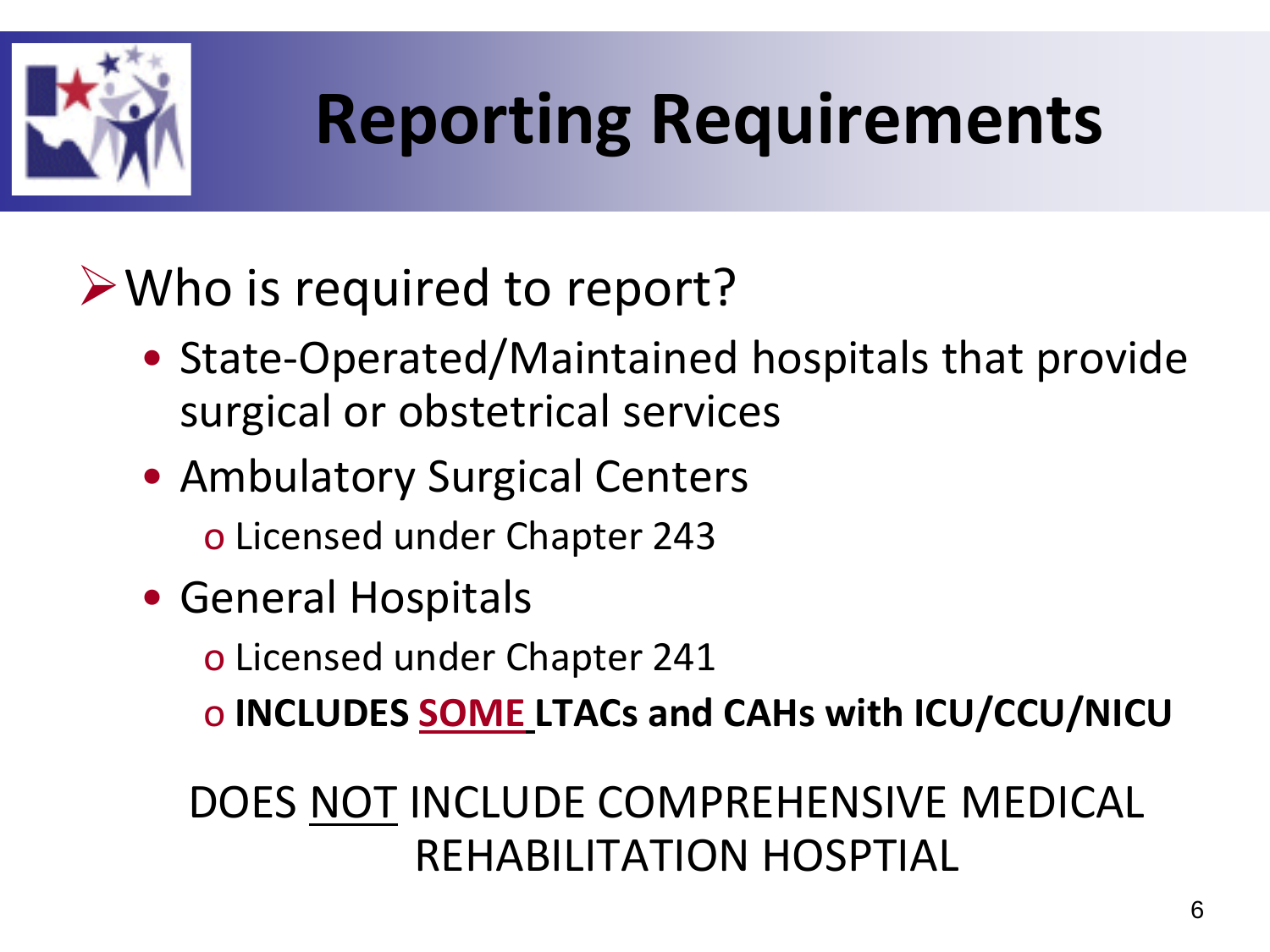

## **Reporting Requirements**

 $\triangleright$  Reportable healthcare-associated infections

- **Central line-associated bloodstream infections** in the following special care settings: adult, pediatric and/or adolescent ICUs & CCUs, NICUs (Level II/III & Level III Nurseries)
- **Surgical site infections**
	- o PEDS/ADOLESCENT HOSPITALS: Cardiac procedures, spinal surgery with instrumentation, and ventriculoperitoneal shunt procedures
	- o ALL OTHER HOSPITALS: Colon surgeries, hip & knee arthroplasties, abdominal & vaginal hysterectomies, vascular procedures, and coronary artery bypass grafts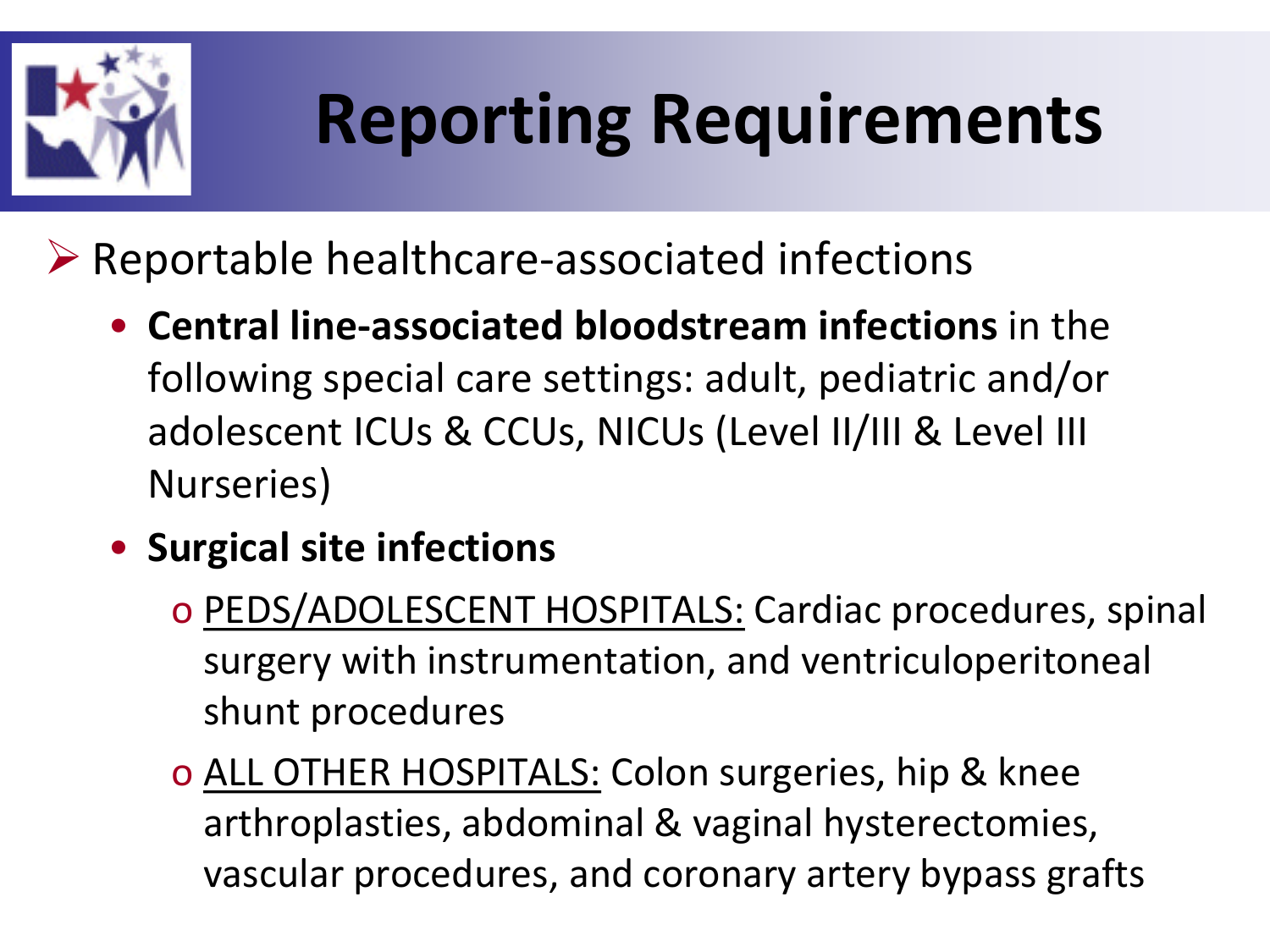

### **SSI Reporting Requirements**

- $\triangleright$  Facilities shall report HAI data on patients who are admitted to the facility for inpatient treatment of a surgical site infections associated with a reportable procedure within 30 calendar days of the procedure or within 1 year of the procedure if the procedure involved an implant.
- $\triangleright$  Facilities will be required to report surgical site infections back to the originating facility, if identified.
- $\triangleright$  Originating facility will be required to report the SSI, using NHSN.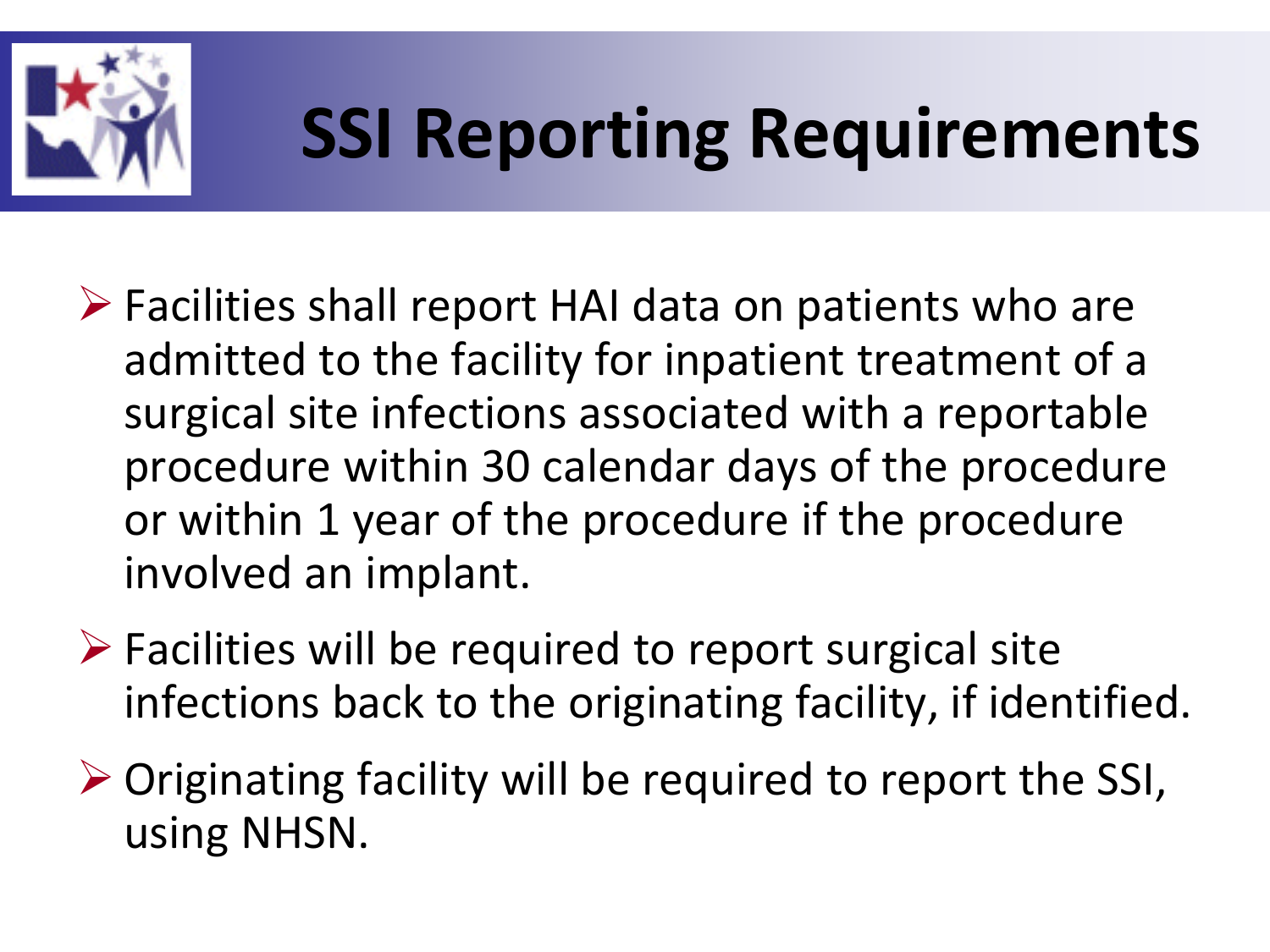

#### What to Report?

#### <http://www.cdc.gov/nhsn/PDFs/pscManual/9pscSSIcurrent.pdf>

| <b>Texas Health Care-Associated Infections Reporting</b>  |                                                       |                                         |                       |  |  |  |  |  |  |
|-----------------------------------------------------------|-------------------------------------------------------|-----------------------------------------|-----------------------|--|--|--|--|--|--|
| http://www.cdc.gov/nhsn/PDFs/pscManual/9pscSSIcurrent.pdf |                                                       |                                         |                       |  |  |  |  |  |  |
| <b>PHASE</b>                                              | <b>HAI</b>                                            | <b>Facility Type/Unit</b>               | <b>Start Date</b>     |  |  |  |  |  |  |
| 1st                                                       | <b>Central Line-Associated Blood Stream Infection</b> | <b>PEDIATRIC and ADULT General</b>      | <b>Now Reportable</b> |  |  |  |  |  |  |
|                                                           | (CLABSI)                                              | <b>Hospital ICUs</b>                    |                       |  |  |  |  |  |  |
|                                                           | Knee Prosthesis (KPRO) and related SSI                | <b>ADULT General Hospitals and ASCs</b> | <b>Now Reportable</b> |  |  |  |  |  |  |
|                                                           | Ventricular Shunt (VSHN) and related SSI              | <b>PEDIATRIC General Hospitals</b>      | <b>Now Reportable</b> |  |  |  |  |  |  |
| 2nd (in<br>addition to                                    | Hip Prosthesis (HPRO) and related SSI                 | <b>ADULT General Hospitals and ASCs</b> | <b>Now Reportable</b> |  |  |  |  |  |  |
|                                                           | Coronary Artery Bypass Graft with both chest          | <b>ADULT General Hospitals and ASCs</b> | <b>Now Reportable</b> |  |  |  |  |  |  |
|                                                           | and donor site incisions (CBGB) and related SSI       |                                         |                       |  |  |  |  |  |  |
|                                                           | Coronary Artery Bypass Graft with chest incision      | <b>ADULT General Hospitals and ASCs</b> | <b>Now Reportable</b> |  |  |  |  |  |  |
| 1st phase)                                                | only (CBGC) and related SSI                           |                                         |                       |  |  |  |  |  |  |
|                                                           | Cardiac Surgery (CARD) and related SSI                | <b>PEDIATRIC General Hospitals</b>      | <b>Now Reportable</b> |  |  |  |  |  |  |
|                                                           | Heart Transplant (HTP) and related SSI                | <b>PEDIATRIC General Hospitals</b>      | <b>Now Reportable</b> |  |  |  |  |  |  |
|                                                           | Vaginal Hysterectomy (VHYS) and related SSI           | <b>ADULT General Hospitals and ASCs</b> | January 1, 2013       |  |  |  |  |  |  |
|                                                           | Abdominal Hysterectomy (HYST) and related SSI         | <b>ADULT General Hospitals and ASCs</b> | January 1, 2013       |  |  |  |  |  |  |
|                                                           | Colon Surgery (COLO) and related SSI                  | <b>ADULT General Hospitals and ASCs</b> | January 1, 2013       |  |  |  |  |  |  |
|                                                           | Peripheral Vascular Bypass Surgery (PVBY) and         | <b>ADULT General Hospitals and ASCs</b> | January 1, 2013       |  |  |  |  |  |  |
| 3rd (in                                                   | related SSI                                           |                                         |                       |  |  |  |  |  |  |
| addition to<br>2nd phase)                                 | Carotid Endarterectomy (CEA) and related SSI          | <b>ADULT General Hospitals and ASCs</b> | January 1, 2013       |  |  |  |  |  |  |
|                                                           | Abdominal Aortic Aneurism repair (AAA) and            | <b>ADULT General Hospitals and ASCs</b> | January 1, 2013       |  |  |  |  |  |  |
|                                                           | related SSI                                           |                                         |                       |  |  |  |  |  |  |
|                                                           | Spinal Fusion (FUSN) and related SSI                  | <b>PEDIATRIC General Hospitals</b>      | January 1, 2013       |  |  |  |  |  |  |
|                                                           | Refusion of Spine (RFUSN) and related SSI             | <b>PEDIATRIC General Hospitals</b>      | January 1, 2013       |  |  |  |  |  |  |
|                                                           | Lamenectomy (LAM) and related SSI                     | <b>PEDIATRIC General Hospitals</b>      | January 1, 2013       |  |  |  |  |  |  |

9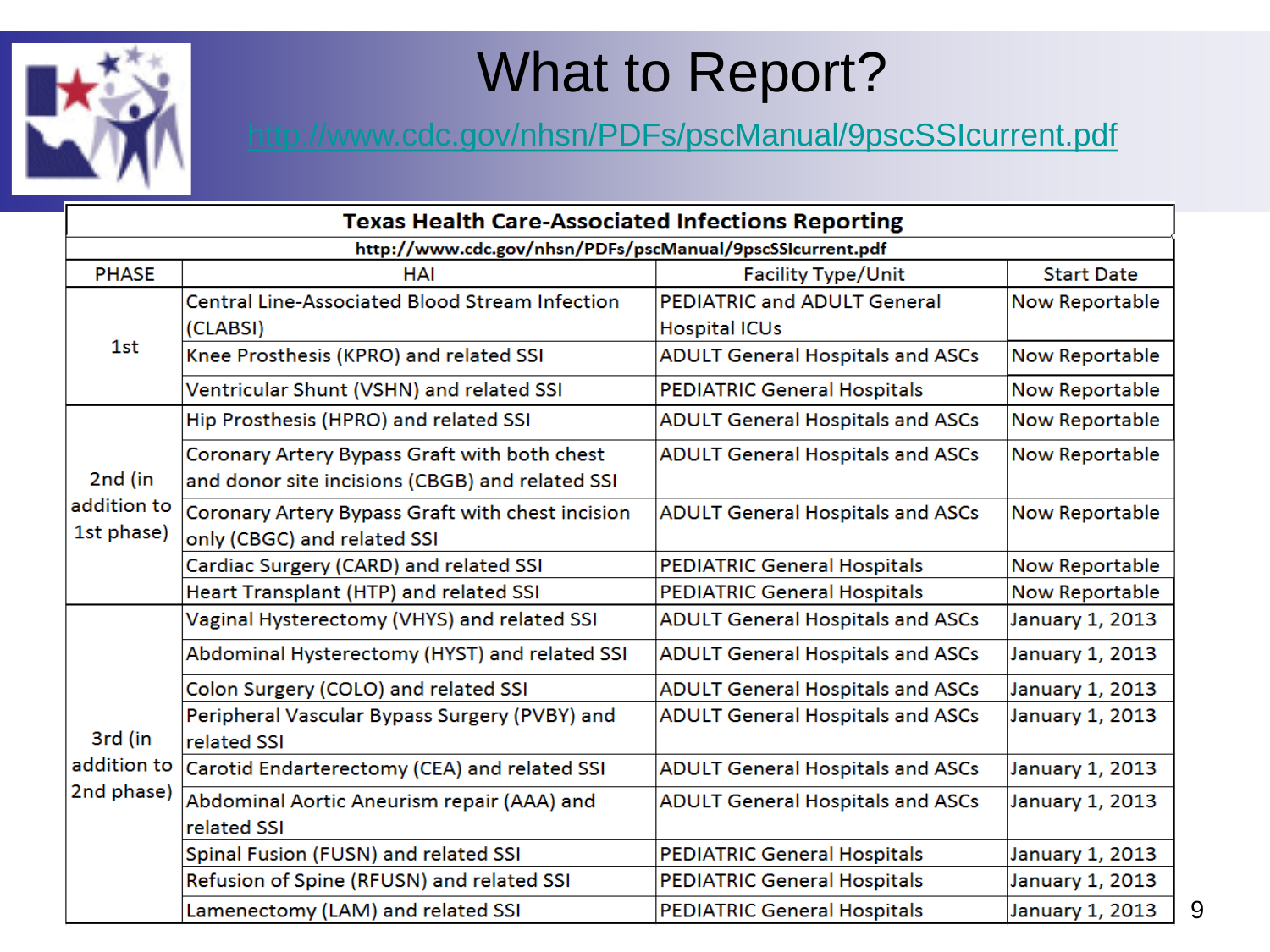

#### **HAI Reporting**

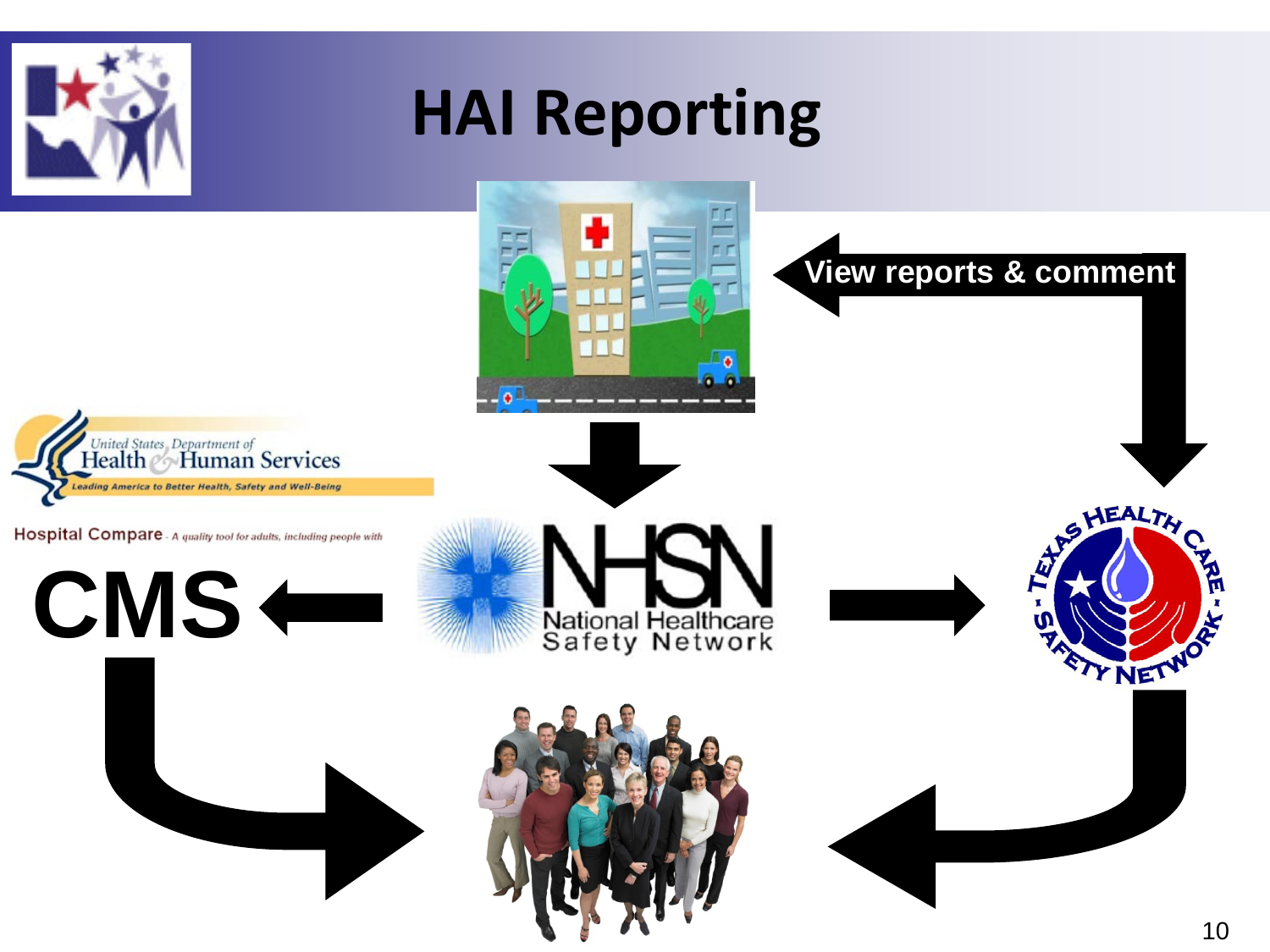

## **Texas' Reporting Time Line**

| <b>Reporting Quarter</b>                                                                    | $Q1:$ Jan 1 –<br><b>Mar 31</b>                                        | <b>H1: Jan 1</b><br>$-$ June 1 | Q3: July 1<br>$-$ Sept 30 | <b>H2: July 1</b><br>$-$ Dec 31 |  |  |
|---------------------------------------------------------------------------------------------|-----------------------------------------------------------------------|--------------------------------|---------------------------|---------------------------------|--|--|
| Data submission deadline<br>(facility enters data into NHSN)                                | According to NHSN rules: ~within 30 days<br>of end of reporting month |                                |                           |                                 |  |  |
| Departmental data reconciliation<br>(Data from NHSN - emails facility<br>contacts $~15th$ ) | 1-Jun                                                                 | 1-Sep                          | 1-Dec                     | 1-Mar                           |  |  |
| <b>Facility data corrections due</b><br>(in NHSN)                                           | $30 - Jun$                                                            | $30-Sep$                       | $31 - Dec$                | $31$ -Mar                       |  |  |
| <b>DSHS</b> data summary to facilities<br>(DSHS sends email to contacts)                    | <b>NA</b>                                                             | $15$ -Oct                      | <b>NA</b>                 | $15$ -Apr                       |  |  |
| <b>Facility comment period</b><br>(Facility enters comments into TxHSN)                     | <b>NA</b>                                                             | 30-Oct                         | NA.                       | 30-Apr                          |  |  |
| <b>DSHS review of comments</b>                                                              | <b>NA</b>                                                             | $15$ -Nov                      | <b>NA</b>                 | $15$ -May                       |  |  |
| Public posting of summary<br>(with approved comments)                                       | <b>NA</b>                                                             | $1-Dec$                        | <b>NA</b>                 | 1-Jun                           |  |  |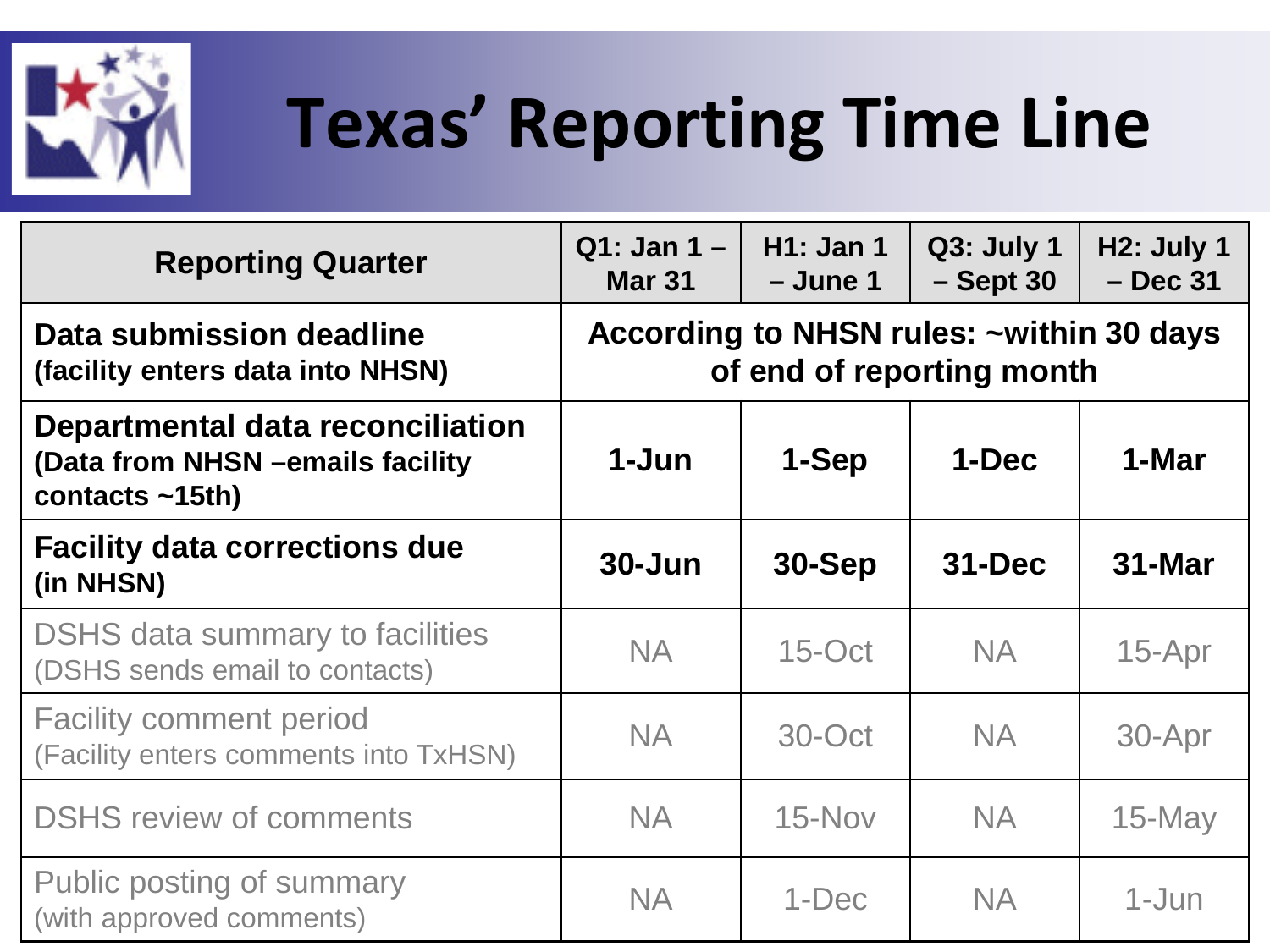

# Reporting Preparation

**≻Enroll your facility in NHSN using CMS Provider #** 

- Complete training at <http://www.cdc.gov/nhsn/training/>
- Establish facility contacts for communication with Texas: Select a primary and secondary contact responsible for coordinating communications related to data submissins, verifications and approval of data summary.
	- Complete training on HAITexas website [\(http://www.dshs.state.tx.us/idcu/health/infection](http://www.dshs.state.tx.us/idcu/health/infection_control/hai/reporting/) [\\_control/hai/reporting/](http://www.dshs.state.tx.us/idcu/health/infection_control/hai/reporting/))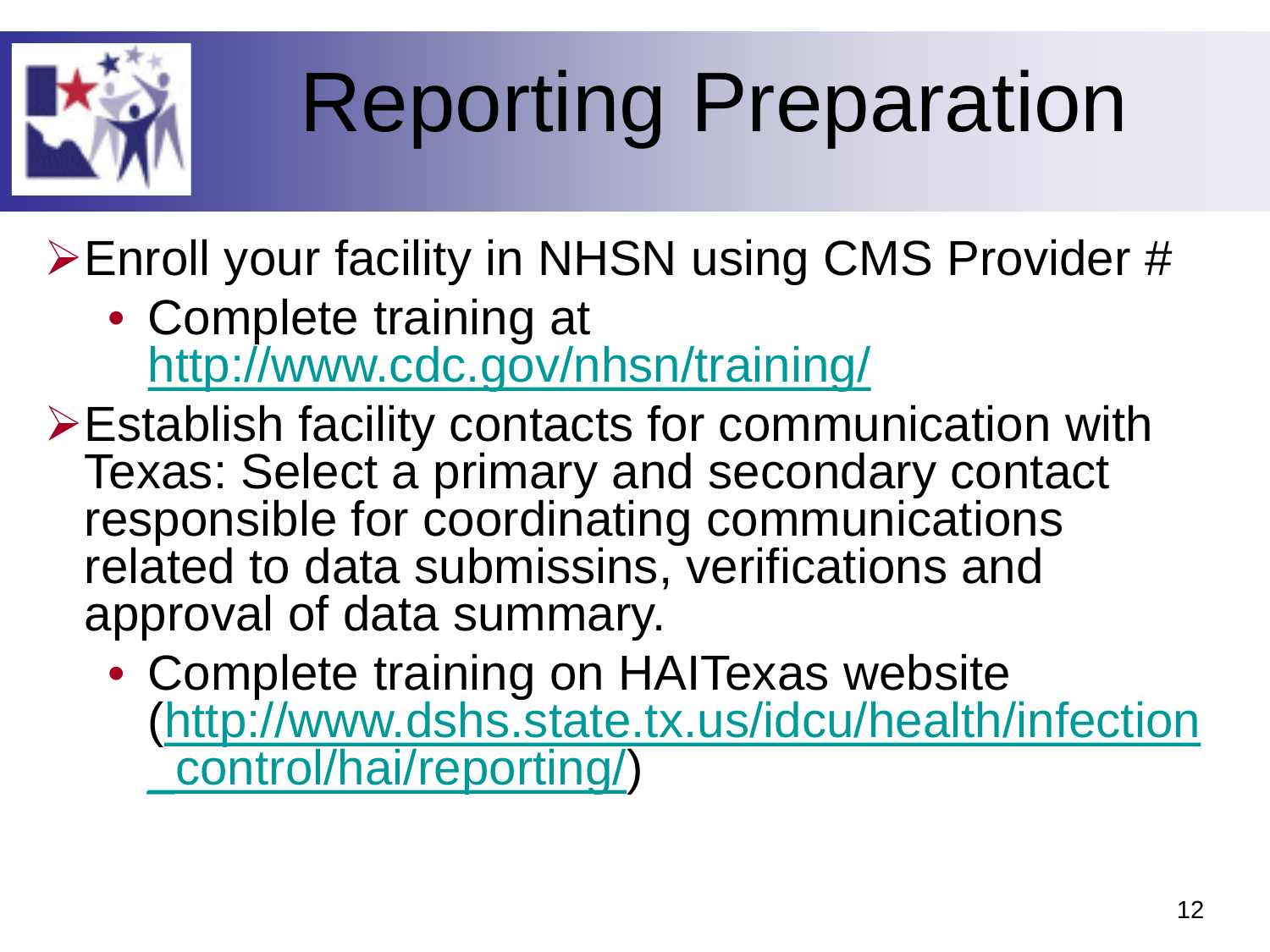

## **Link to Legislation & Reporting Resources: [www.HAITexas.org](http://www.haitexas.org/)**

| EXAS<br><b>State Health Services</b>                                             |         | Inicio en español   Text Size: (1)<br><b>Q</b> Advanced<br>Topics: ABCDEFGHIJKLMNOPQRSTUVWXYZAll |                                                                                                                                                                                                                                                                                                                         |                                                                                           |                       |                                                                                                                                                                                                                                                                                   |                                      | upo<br>Rep<br>Res |             |
|----------------------------------------------------------------------------------|---------|--------------------------------------------------------------------------------------------------|-------------------------------------------------------------------------------------------------------------------------------------------------------------------------------------------------------------------------------------------------------------------------------------------------------------------------|-------------------------------------------------------------------------------------------|-----------------------|-----------------------------------------------------------------------------------------------------------------------------------------------------------------------------------------------------------------------------------------------------------------------------------|--------------------------------------|-------------------|-------------|
| <b>About Us</b><br>Home                                                          |         | <b>News</b>                                                                                      | I am a                                                                                                                                                                                                                                                                                                                  | I want to                                                                                 | <b>Resources</b>      | <b>Find Services</b>                                                                                                                                                                                                                                                              |                                      |                   |             |
| <b>IDCU Home</b>                                                                 |         |                                                                                                  |                                                                                                                                                                                                                                                                                                                         | Home > Infectious Disease Control > HEALTH CARE-ASSOCIATED INFECTIONS                     |                       |                                                                                                                                                                                                                                                                                   | <b>O</b> HAI Home                    |                   |             |
| Infectious Diseases A-C                                                          | o       |                                                                                                  |                                                                                                                                                                                                                                                                                                                         | HEALTH CARE-ASSOCIATED INFECTIONS                                                         |                       |                                                                                                                                                                                                                                                                                   | <b>D</b> News                        |                   |             |
| $D-G$                                                                            | ٥       |                                                                                                  |                                                                                                                                                                                                                                                                                                                         |                                                                                           |                       |                                                                                                                                                                                                                                                                                   | <b>O</b> Meetings                    |                   |             |
| H-L                                                                              | ٥       |                                                                                                  |                                                                                                                                                                                                                                                                                                                         |                                                                                           |                       |                                                                                                                                                                                                                                                                                   | <b>O</b> Professional                |                   |             |
| M-Q                                                                              | ٥       |                                                                                                  |                                                                                                                                                                                                                                                                                                                         |                                                                                           |                       |                                                                                                                                                                                                                                                                                   | Advisory Panel<br><b>O</b> Resources |                   |             |
| $R-S$                                                                            | ٥       |                                                                                                  |                                                                                                                                                                                                                                                                                                                         |                                                                                           |                       | Health care-associated infections, or HAIs, are infections that people acquire while                                                                                                                                                                                              | <b>D</b> Data                        |                   | Sigr<br>upo |
| $T-Z$                                                                            | ٥       |                                                                                                  | they are receiving treatment for another condition in a healthcare setting. HAIs can be<br><b>O</b> Reporting<br>acquired anywhere healthcare is delivered, including inpatient acute care hospitals,<br><b>O</b> Patient Safety<br>outpatient settings such as ambulatory surgical centers and end-stage renal disease |                                                                                           |                       |                                                                                                                                                                                                                                                                                   |                                      |                   |             |
| <b>IDCU Health Topics</b>                                                        | ٥       |                                                                                                  |                                                                                                                                                                                                                                                                                                                         |                                                                                           |                       |                                                                                                                                                                                                                                                                                   |                                      |                   |             |
| <b>Disease Reporting</b>                                                         | 0       |                                                                                                  | facilities, and long-term care facilities such as nursing homes and rehabilitation centers.<br>HAIs may be caused by any infectious agent, including bacteria, fungi, and viruses, as well                                                                                                                              |                                                                                           |                       |                                                                                                                                                                                                                                                                                   |                                      |                   |             |
| <b>Related Rules &amp; Regulations</b>                                           | $\circ$ |                                                                                                  |                                                                                                                                                                                                                                                                                                                         | as other less common types of pathogens.                                                  |                       |                                                                                                                                                                                                                                                                                   |                                      |                   |             |
| About IDCU                                                                       | ٥       |                                                                                                  |                                                                                                                                                                                                                                                                                                                         |                                                                                           |                       |                                                                                                                                                                                                                                                                                   |                                      |                   |             |
| <b>Related DSHS Sites</b><br><b>Staff Contact List</b>                           | ۰<br>۰  |                                                                                                  |                                                                                                                                                                                                                                                                                                                         | In Texas, reporting of selective health care-associated infections is mandatory. Facility | Sign Up<br>for E-mail |                                                                                                                                                                                                                                                                                   |                                      |                   |             |
|                                                                                  |         |                                                                                                  |                                                                                                                                                                                                                                                                                                                         |                                                                                           |                       | infection rates will be published on a consumer website. This will lead the Department of<br>State Health Services and state-wide healthcare organizations to focus on improvement                                                                                                | <b>Updates</b>                       |                   |             |
| Contact Us                                                                       |         |                                                                                                  |                                                                                                                                                                                                                                                                                                                         |                                                                                           |                       | through process change, education, and training initiatives. On this website, you can find                                                                                                                                                                                        |                                      |                   |             |
| <b>Infectious Disease Control</b><br>Unit<br>Mail Code: 1960                     |         |                                                                                                  | reduce and prevent these infections.                                                                                                                                                                                                                                                                                    | reports, information, resources, and tools for healthcare consumers and providers to help |                       |                                                                                                                                                                                                                                                                                   |                                      |                   |             |
| PO BOX 149347 - Austin, TX<br>78714-9347<br>1100 West 49th Street.<br>Suite T801 |         | of HAIs.                                                                                         |                                                                                                                                                                                                                                                                                                                         |                                                                                           |                       | Wherever patient care is provided, adherence to infection prevention quidelines is needed<br>to ensure that all care is safe care. The information on this website is intended to inform<br>patients and healthcare personnel and help move healthcare systems toward elimination |                                      |                   |             |
| Austin, TX 78714<br>Phone: 512 776 7676                                          |         |                                                                                                  |                                                                                                                                                                                                                                                                                                                         |                                                                                           |                       |                                                                                                                                                                                                                                                                                   |                                      |                   |             |

 $\triangleright$  HAI reporting dates

- oorting sources/Tools
- n up for email dates



#### **Sign Up** or E-mail Jodates

13